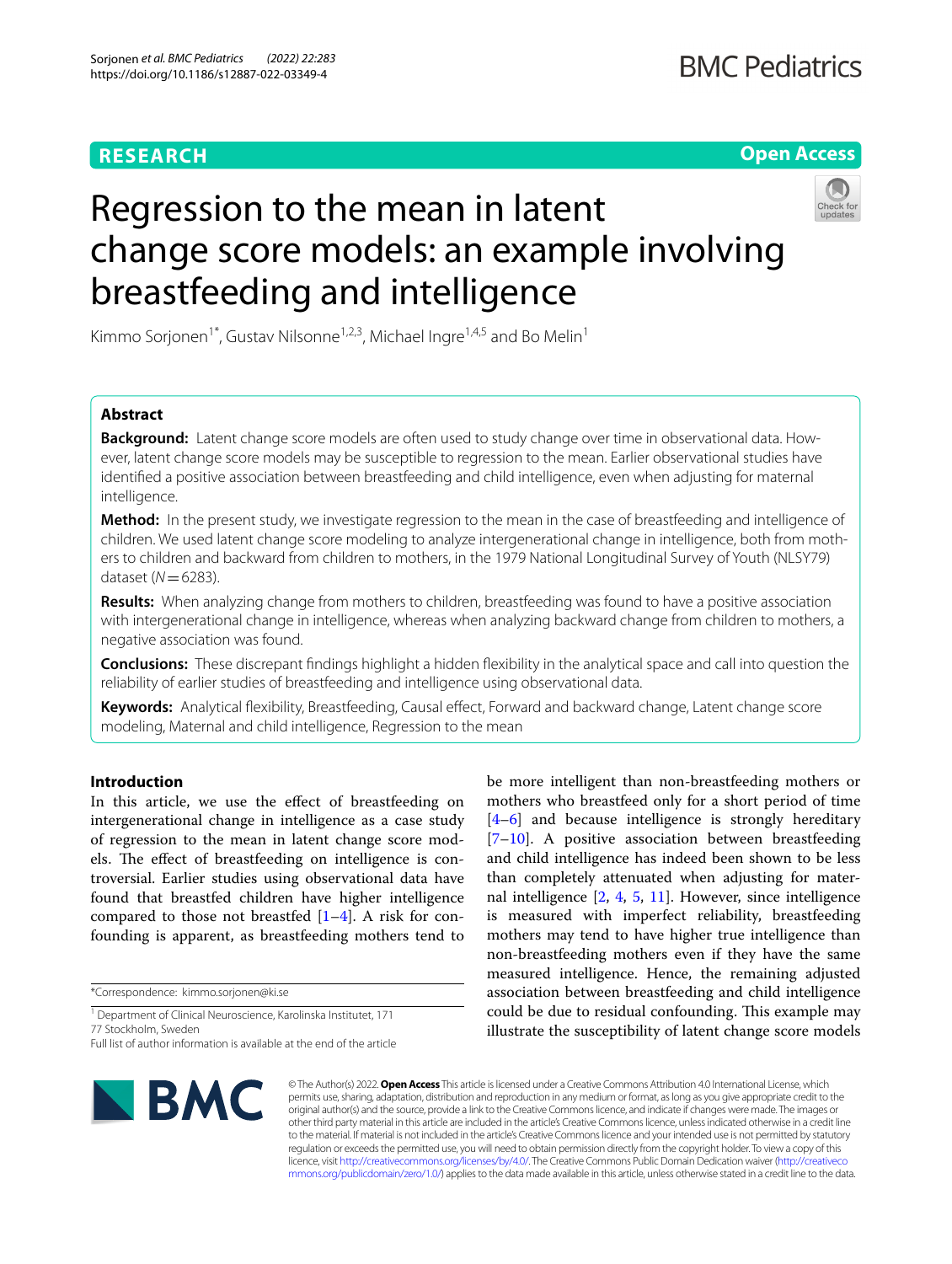to regression to the mean, a phenomenon which is wellunderstood in theory [\[12](#page-7-8)], but nevertheless often overlooked in practice.

Galton coined the term regression toward mediocrity to describe the phenomenon that tall parents tended to have tall offspring, but not quite as tall as themselves, while short parents tended to have short offspring, but not quite as short as themselves  $[13]$  $[13]$ . This phenomenon, nowadays usually called regression to the mean, occurs because extreme outcomes usually require an extreme combination of causative factors, and the probability is higher for some combination of causative factors that results in a less extreme outcome. So, even if an ofspring has partly inherited their parent's genome that increases the likelihood for tall/short stature, they may not experience the same extreme combination of other factors, such as nutrition, activity levels, and medical conditions, and this tends to result in a less extreme stature. An important feature of regression to the mean is that it has an effect backward as well as forward in time. Tall offspring can be expected to have tall parents, but not quite as tall as themselves, while short ofspring can be expected to have short parents, but not quite as short as themselves.

The heights of parents and offspring in Galton's example above are likely to have been measured with very high reliability. However, if we have an outcome Y that is measured with less than perfect reliability and a predictor X that has an association with the true value on Y, we can expect an association between X and observed change in Y between two measurements when adjusting for initial value on Y, even if no true change in Y has taken place. The reason for this spurious association is that with a positive (negative) association between X and the true value on Y, given the same initial value on Y those with a high value on X will tend to have a higher (lower) value on true Y and, consequently, a more positive (negative) residual in the measurement of Y compared with those with a lower value on X. And as residuals and measurement errors tend to regress toward a mean value of zero, those with a high value on X will tend to experience a more positive (negative) change in Y to a subsequent measurement compared with those with the same initial value on  $Y$  but with a lower value on  $X$ . The effect of  $X$ on the change score in Y is less susceptible to this fallacy when not adjusting for the initial value on  $Y$  [[14–](#page-7-10)[17](#page-7-11)].

Confounding refers to a phenomenon where two variables X and Y are associated without having any efect on each other because both of them are associated with a third variable Z. In attempting to evaluate whether X and Y are independently associated, it is common to estimate the association while adjusting for an indicator of Z. However, it is far from certain that such adjustment will eliminate the problem completely and some degree of residual confounding may remain. Residual confounding is increased by higher true degree of confounding, higher reliability in the measurements of X and Y, lower reliability in the measurement of Z, and larger sample size [[18–](#page-7-12)[22\]](#page-7-13).

Latent change score modeling is a form of structural equation modeling for analyzing change in an outcome between measurements  $[23-25]$  $[23-25]$  $[23-25]$ . The use of latent change score modeling rather than traditional regression models has been recommended for analyzing change over time [\[24](#page-7-15)]. However, similarly to simpler regression models, latent change score models can be susceptible to the infuence of regression to the mean if regressing the latent change score factor on the initial value on the outcome variable in addition to the predictor. For example, studies employing latent change score modeling have demonstrated what seems to be spurious efects of vocabulary on change in matrix reasoning scores, and vice versa, and of intelligence on change in academic achievement, and vice versa  $[26, 27]$  $[26, 27]$  $[26, 27]$  $[26, 27]$ . Therefore, we have recommended to verify efects shown in latent change score models by analyses where the latent change score is not regressed on the initial value on the outcome variable [[27\]](#page-8-2).

Thus, we aimed to investigate the association between breastfeeding and child intelligence using two latent change score models susceptible to regression to the mean either on the mother's or the child's intelligence, in order to evaluate whether these approaches would diverge. If breastfeeding has a true causal efect on child intelligence, a positive association is predicted between breastfeeding and the latent intergenerational change score in intelligence, from mother to child, both when adjusting and when not adjusting for maternal intelligence. Moreover, a negative association is predicted between breastfeeding and backward intergenerational change in intelligence, from child to mother, when conditioning on child intelligence. This negative association would indicate that given the same intelligence, breastfed children tend to have mothers with lower intelligence and have, consequently, experienced a more positive intergenerational change in intelligence compared with nonbreastfed children. Additionally, we simulated data with similar descriptive characteristics as in the empirical data and without any independent efect of breastfeeding on child intelligence, in order to test whether spurious associations would appear when it is known that no true efect is present.

## **Method**

## **Participants**

The present study employed data from a nationally representative sample of 6283 American female participants in the 1979 National Longitudinal Survey of Youth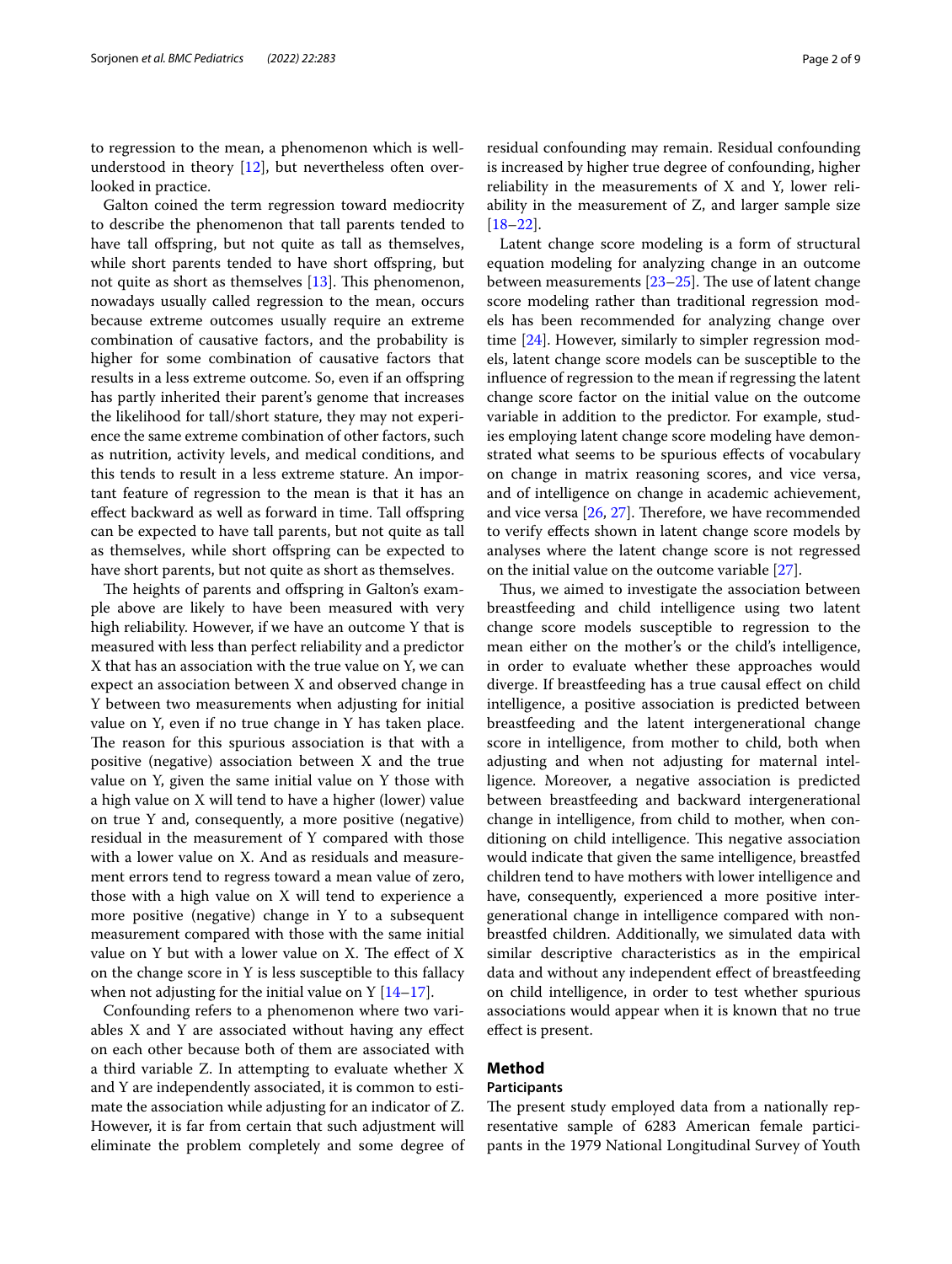(NLSY79, available at [https://www.nlsinfo.org/content/](https://www.nlsinfo.org/content/cohorts/nlsy79) [cohorts/nlsy79\)](https://www.nlsinfo.org/content/cohorts/nlsy79), born between 1957 and 1964, as well as data from the frst (*N*=4820) and second (*N*=3328) born child of these women. We used this dataset because it is a large, openly available resource well suited to the question at hand.

## **Measures**

In 1980 a majority (*N*=5939) of the women took the Armed Forces Qualifcation Test (AFQT). We transformed the score to an IQ scale  $(M=100, SD=15)$ . Between 1986 and 2014 children aged five and over of the NLSY79 women could take the Peabody Individual Achievement Test (PIAT) in mathematics, reading recognition, and reading comprehension. The scores were normed to an IQ scale by the NLS personnel. At least one PIAT score was available for 3950 frst and 2996 s born children, respectively. For those with more than one score available, a mean across the scores was calculated and used as a measure of their intelligence.

On nine possible occasions between 1983 and 1996 the NLSY79 women were asked if they had breastfed their frst and second born child (when the child was an infant) at all. If they answered "yes" on at least one of these occasions and never answered "no", the child was categorized to have been breastfed and if they answered "no" on at least one of these occasions the child was categorized to not have been breastfed. A dichotomous breastfeeding variable can be expected to be less susceptible to the efect of imprecise memory compared with reports of breastfeeding duration and, consequently, to be more reliable [\[28\]](#page-8-3). Data from 1983 on breastfeeding of subsequent children after the second were also available, but the cases were few (280, 62, 16, 2, and 1 for the third to the seventh child, respectively) and were not included in the present analyses.

## **Statistical analyses**

The association between breastfeeding and intergenerational change in intelligence was analyzed with latent change score modeling (see the Results section for illustrations). In one model, predicting forward intergenerational change in intelligence from mothers to children, child intelligence was regressed on maternal intelligence and a latent change score and both regression weights were fixed to one. The intercept and variance of maternal intelligence and the change score were freely estimated while they were fxed to zero for the child's intelligence, i.e. the child's intelligence was fully determined by maternal intelligence and the change score. The change score was regressed on maternal intelligence as well as on the dichotomous breastfeeding variable. Breastfeeding and maternal intelligence were allowed to correlate. In a second model, predicting backward intergenerational change in intelligence from children to mothers, maternal and the child's intelligence changed places in the model. This second model was analyzed in order to distinguish between a true increasing efect of breastfeeding on child intelligence and a spurious efect due to regression to the mean. In a third model, predicting forward intergenerational change in intelligence from mothers to children, the regression efect between maternal intelligence and the latent intergenerational change in intelligence was replaced by a covariance.

As the aim was to compare models with diferent susceptibilities to regression to the mean, additional covariates were not included. For validation, models were run separately for frst and second born children. Cases with missing values on all variables were omitted from the analyses, and for the rest missing values were handled by using full information maximum likelihood estimations. This resulted in sample sizes of  $N=6172$ and  $N=6084$  for the analyses involving the first and the second born child, respectively. Analyses were conducted with R 4.1.0 statistical software [[29\]](#page-8-4) employing the lavaan package  $[30]$  $[30]$ . Script and data are available at the Open Science Framework at <https://osf.io/hnf8a/>.

## **Simulation**

A dataset was generated through the following steps: (1) Two groups of virtual mothers were created, with the same sample size, mean true intelligence, and standard deviation of true intelligence as for the breastfeeding (frst child) and non-breastfeeding mothers in the empirical data; (2) Each virtual mother was allocated a virtual child whose true intelligence correlated 0.8 with the mother's true intelligence; (3) All mothers and children were allocated an observed intelligence score that correlated 0.8 with their true intelligence.

It is important to note that nothing in the data generation suggests an efect of breastfeeding on child intelligence over and above an efect due to a diference in maternal intelligence and heritability of intelligence. We used 0.8 as the population correlation between true maternal and true child intelligence and between true and observed intelligence as a reasonable approximation to correlations between observed maternal and observed child intelligence seen in the empirical data. Analyses with a correlation of 0.7 or 0.9 resulted in the same conclusion. The association between breastfeeding and intergenerational change in observed intelligence in the simulated data was analyzed with the same three latent change score models as for the empirical data (see above).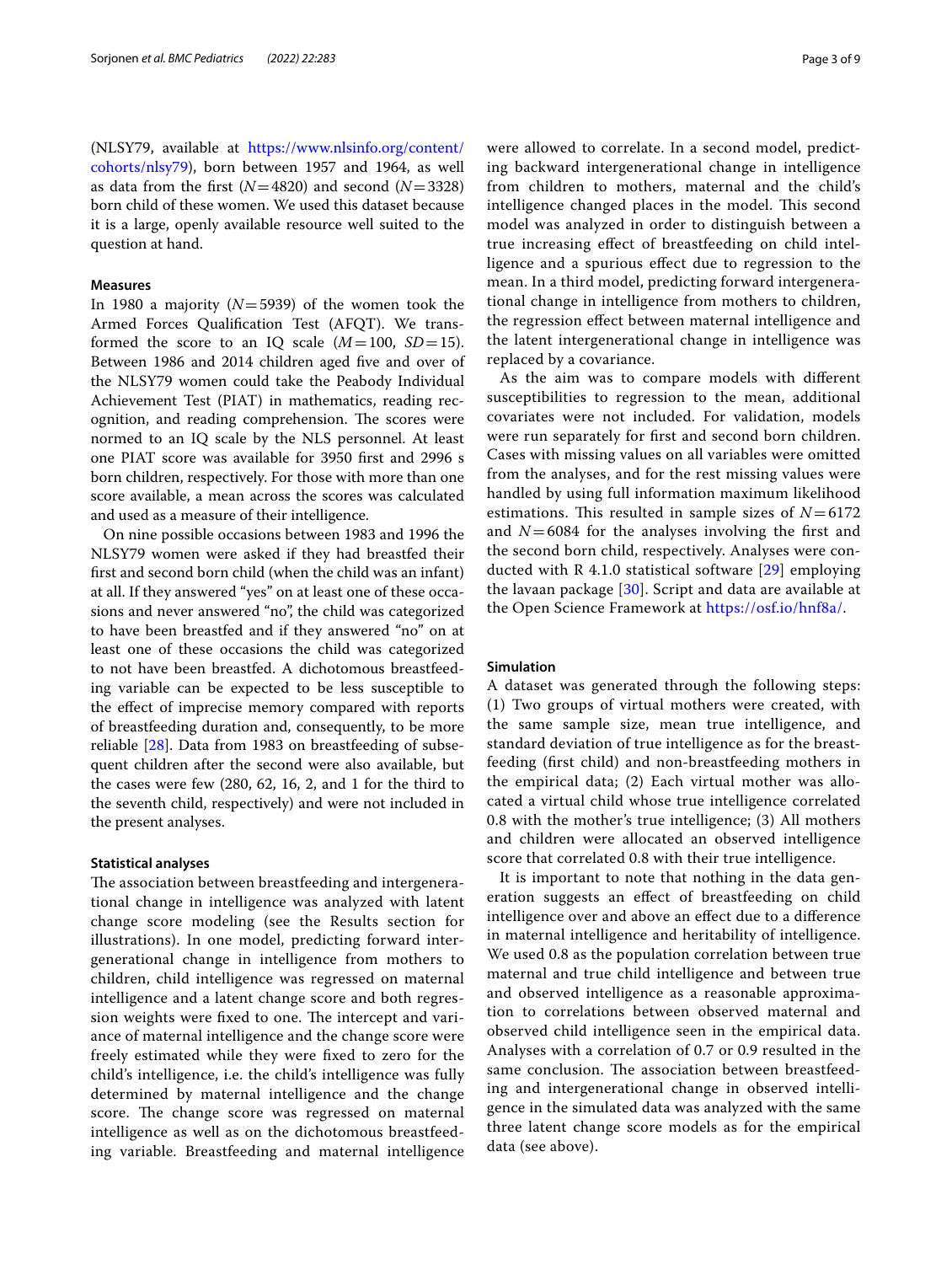## **Results**

## **Empirical analyses**

Descriptive statistics for and correlations between the study variables are presented in Table [1](#page-3-0). We see that 39% and 40% of the mothers breastfed their frst and second child, respectively. We also see a positive correlation between breastfeeding and child intelligence, but a stronger positive correlation between breastfeeding and maternal intelligence.

Non-breastfeeding mothers had lower measured intelligence than breastfeeding mothers (Fig. [1](#page-3-1)). Both for frst- (panel A) and second-born (panel B) children we see that non-breastfeeding mothers were a rather homogenous group of low-performers with a peak at approximately IQ 85 (although with a positive tail reaching high scores as well). Contrarily, breastfeeding mothers were more uniformly distributed along the IQ-scale.

Predicted intergenerational changes in intelligence are presented in Fig. [2](#page-4-0). For frstborn children (frst row in Fig. [2](#page-4-0)) we see that: (1) If conditioning on maternal intelligence, breastfed children tended to have experienced a more positive intergenerational change in intelligence compared with non-breastfed children with equally intelligent mothers (panel A); (2) If predicting change backward in time from child to mother and conditioning on child intelligence, we still see a positive association between breastfeeding and intergenerational change in intelligence, meaning that breastfed children tended to have experienced a more negative intergenerational change in intelligence compared with equally intelligent but non-breastfed children (panel B); (3) If not conditioning on maternal intelligence, the intergenerational change in intelligence from mothers to children was predicted to have been more negative for breastfed compared with non-breastfed children (panel C). The results were similar for second-born children (panels D-F in Fig. [2](#page-4-0)).

The association between breastfeeding and intergenerational change in intelligence may seem very diferent in panels A and C in Fig. [2](#page-4-0), with a positive and a negative efect, respectively. However, it should be noted that the positive efect in panel A ignores the positive association between breastfeeding and maternal intelligence. The expected (i.e. mean) IQ of mothers who breastfed their frst



<span id="page-3-1"></span>child was 12.0 points higher compared with mothers who did not breastfeed their frst child. If taking this diference into account, as well as the negative association between maternal intelligence and intergenerational change in IQ, the total efect of breastfeeding on the intergenerational

<span id="page-3-0"></span>**Table 1** Descriptive statistics for and correlations between study variables

| Variable                     | Ν    | М      | SD    | <b>Pearson correlation</b> |        |        |        |
|------------------------------|------|--------|-------|----------------------------|--------|--------|--------|
|                              |      |        |       |                            | 3      | 4      |        |
| 1. IQ, mother                | 5939 | 100.00 | 15.00 | 0.506                      | 0.518  | 0.385  | 0.393  |
| 2. IQ, child 1               | 3950 | 102.80 | 11.30 | $\overline{\phantom{a}}$   | 0.548  | 0.288  | 0.254  |
| 3. IQ, child 2               | 2996 | 101.73 | 11.31 |                            | $\sim$ | 0.276  | 0.270  |
| 4. BF <sup>a</sup> , child 1 | 4564 | 0.39   | 0.49  |                            |        | $\sim$ | 0.680  |
| 5. $BFa$ , child 2           | 1771 | 0.40   | 0.49  |                            |        |        | $\sim$ |
|                              |      |        |       |                            |        |        |        |

a Breastfeeding, dichotomous variable; Note: All correlations are signifcant (*p*<0.001)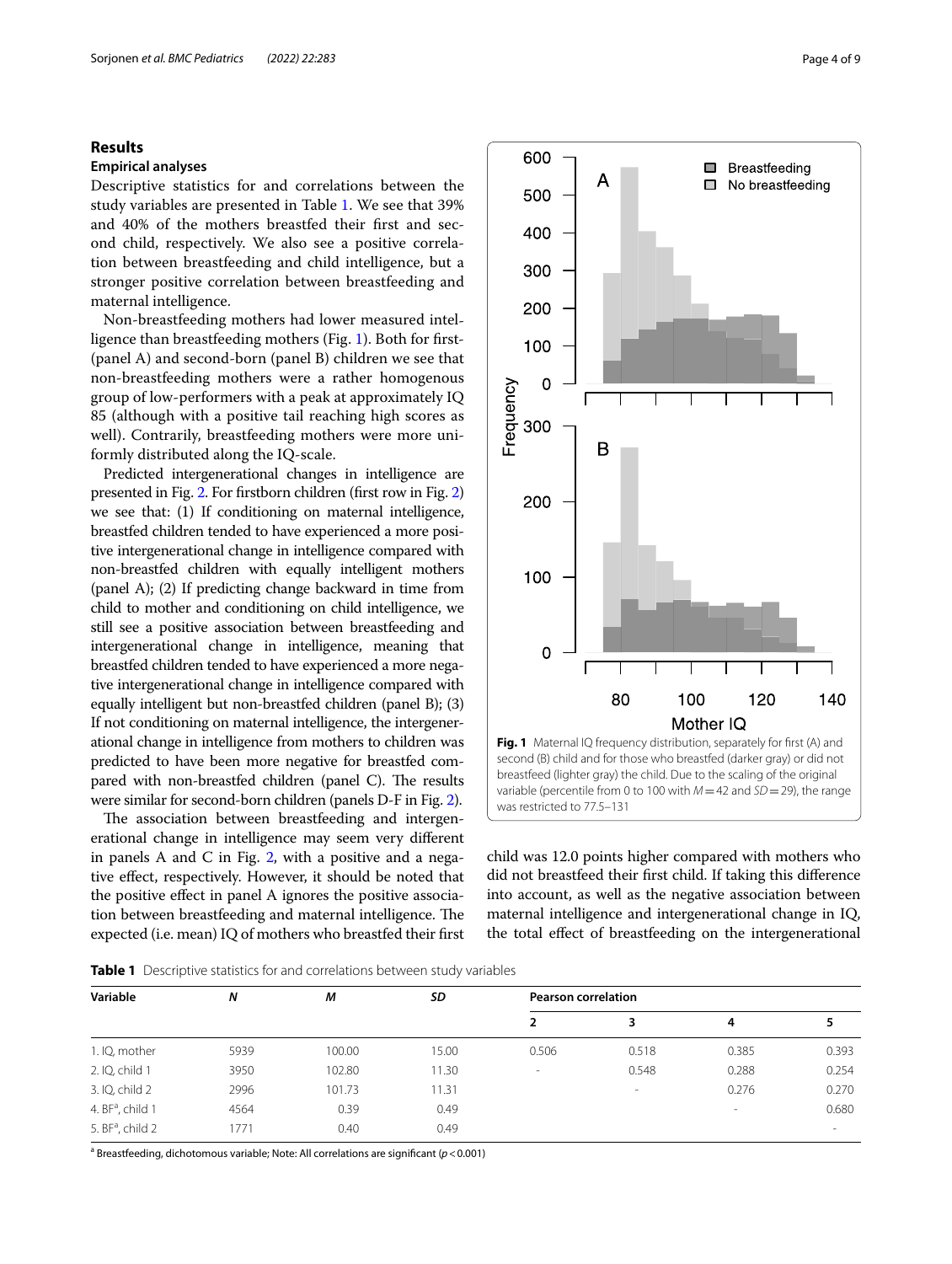

<span id="page-4-0"></span>change would equal  $2.67 + 12.0 \times -0.648 = -5.11$ , i.e. the same as the effect in panel C (difference due to rounding). Similarly, the expected diference in IQ between breastfed and non-breastfed frstborn children was 6.91 and if taking this into account the total efect of breastfeeding on backward intergenerational change in IQ, from child to mother (see panel B), would equal  $8.09 + 6.91 \times -0.429 = 5.13$ , which corresponds to the effect of -5.13 on forward change in panel C. The same logic applies to the effects on intergenerational change in intelligence from mother to her second child in row 2 in Fig. [2.](#page-4-0)

For cross-validation, we divided the full sample into two random subsamples (*N*=3142 and *N*=3141, respectively) and ftted the three latent change score models on data from these subsamples, separately for the frst and the second child. As seen in Table [2](#page-4-1), the efect of breastfeeding on intergenerational change in intelligence calculated in the subsamples resembled each other as well as the effects calculated in the full sample. This suggests that the efects are generalizable.

## **Simulation**

A simulated dataset with virtual breastfeeding  $(N=1801$ , mean true intelligence = 103.3, *SD* of true intelligence=15.1) and non-breastfeeding (*N*=2763, mean true intelligence=91.5, *SD* of true intelligence=12.4) mothers was generated. Each virtual mother was allocated a virtual child whose true intelligence correlated 0.8 with true maternal intelligence. All mothers and children were allocated an observed

<span id="page-4-1"></span>**Table 2** The effect (with 95% CI) of breastfeeding on intergenerational change in intelligence in the full sample (*N*=6283) as well as two random subsamples (*N*=3142 and *N*=3141, respectively). Separately for three alternative latent change score models (see Fig. [2](#page-4-0) for illustration) as well as for frst and second child

| Child/Model       | <b>Full sample</b>       | Subsample 1              | Subsample 2              |
|-------------------|--------------------------|--------------------------|--------------------------|
| Child 1           |                          |                          |                          |
| Forward, Adj      | 2.67 (1.96; 3.37)        | 2.68(1.67; 3.69)         | 2.65(1.67; 3.64)         |
| Backward, Adj     | 8.09 (7.23; 8.94)        | 8.16 (6.93; 9.38)        | 8.02 (6.83; 9.22)        |
| Forward.<br>Noadj | $-5.13$ $(-5.98; -4.27)$ | $-5.23$ $(-6.45; -4.01)$ | $-5.02$ $(-6.23; -3.82)$ |
| Child 2           |                          |                          |                          |
| Forward, Adj      | 1.47 (0.32; 2.62)        | 1.68 (0.15; 3.21)        | 1.23 (-0.49; 2.96)       |
| Backward, Adj     | 8.63 (7.32; 9.94)        | 8.09 (6.24: 9.94)        | 9.12 (7.26; 11.0)        |
| Forward.<br>Noadj | $-6.17$ $(-7.50; -4.83)$ | $-5.88$ $(-7.70; -4.06)$ | $-6.47$ $(-8.42; -4.51)$ |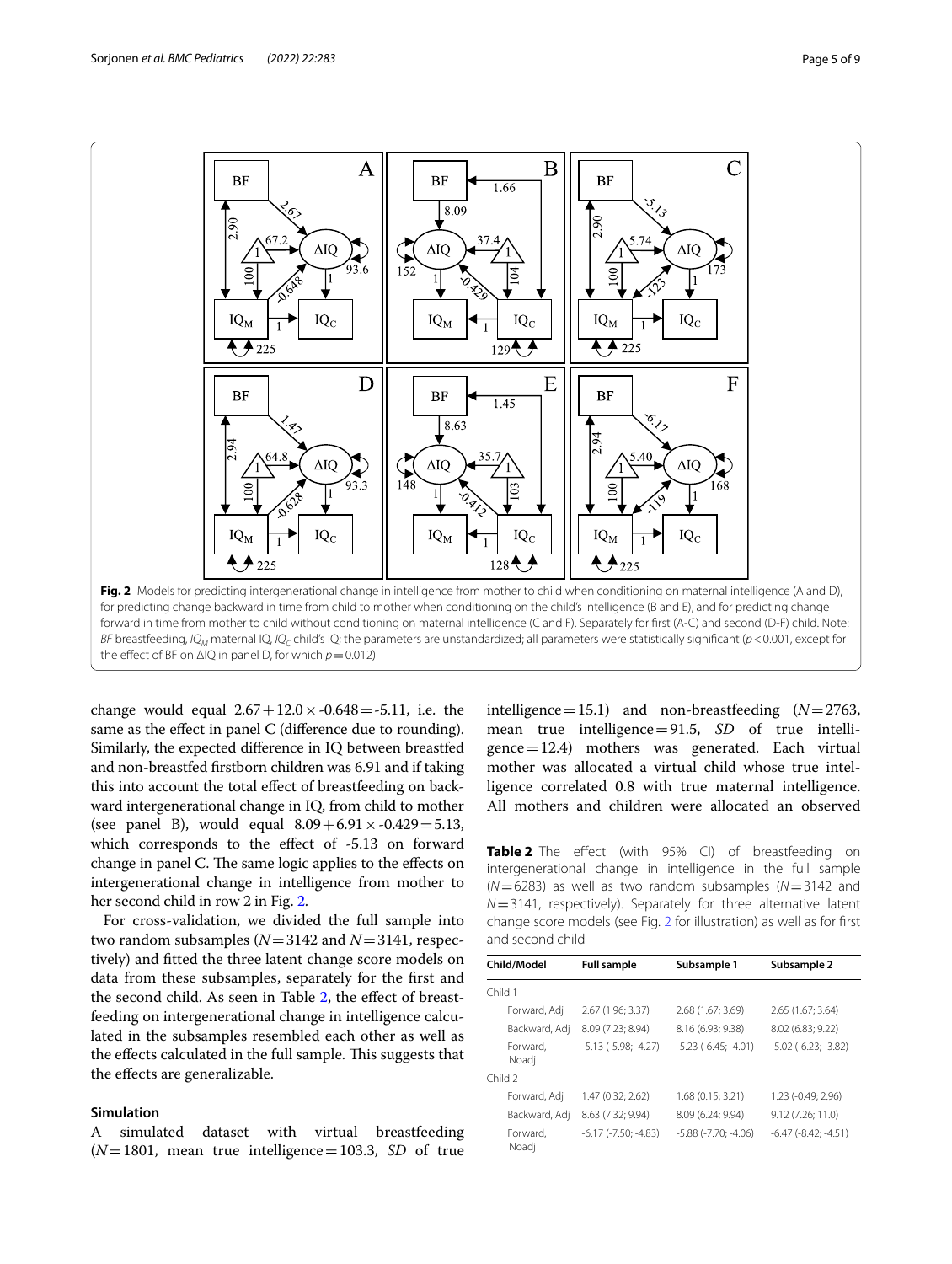intelligence score that correlated 0.8 with their true intelligence. Mirroring the empirical data, mean observed intelligence was set to  $100$   $(SD=15)$  across all virtual mothers and to  $102.8$  ( $SD = 11.3$ ) across all virtual children.

Analyses with latent change score models of the simulated data yielded similar results as in the empirical analyses (compare Fig. [3](#page-5-0) to the frst row in Fig. [2\)](#page-4-0). We see (1) a positive efect of breastfeeding on forward intergenerational change in intelligence, from mother to child, when adjusting for maternal intelligence (panel A); (2) a positive efect of breastfeeding on backward intergenerational change in intelligence, from child to mother, when adjusting for child intelligence (panel B); (3) a negative efect of breastfeeding on forward intergenerational change in intelligence when not adjusting for maternal intelligence (panel C).

## **Discussion**

We set out to evaluate if an observed association between breastfeeding and child intelligence difers between two methods of analysis with diferent susceptibility to regression to the mean either on the mother's or the child's intelligence. Consistent with earlier studies and with a true positive causal infuence, a positive efect of 2.67 IQ points from breastfeeding on the intergenerational latent change in intelligence, from mothers to frstborn children, was observed when adjusting for maternal intelligence. However, contrary to a true positive causal efect, when adjusting for the frst child's intelligence, a positive efect of 8.09 IQ points from breastfeeding on the backward intergenerational change, from child to mother, was observed, meaning that breastfed children tended to have mothers with higher intelligence compared with equally intelligent but non-breastfed children and, consequently, to have experienced a more negative intergenerational change in intelligence. That the adjusted effect of breastfeeding on the intergenerational change in intelligence was positive both forward and backward in time suggests that it may have been due to regression to the mean. Also contrary to a true positive causal efect, the unadjusted intergenerational change in intelligence from mothers to children was more negative for breastfed children than for non-breastfed children. This latter negative effect should not be seen to defnitively demonstrate a negative causal efect of breastfeeding on children's intelligence. As many non-breastfeeding mothers had low measured intelligence, there was considerable scope for a positive, and limited scope for a negative, intergenerational change in intelligence from them to their children. Hence, the observed negative effect could be due to a floor effect. To be clear, we do not propose that breastfeeding has a negative efect on child intelligence.

The present results suggest that some of the observed positive efects in earlier studies, including aggregated efects in meta-analyses, may be due partly to residual confounding. Breastfeeding mothers may tend to have higher true intelligence than non-breastfeeding mothers with the same measured intelligence and this could be the reason why their children are predicted to have higher intelligence even when adjusting for measured maternal intelligence. Findings from the simulations in the present study indicated that a spurious positive efect of breastfeeding on child intelligence, or on the intergenerational change in intelligence, may emerge if (1) breastfeeding mothers are more intelligent than nonbreastfeeding mothers; (2) intelligence is hereditary; and (3) intelligence is measured with less than perfect reliability. All three criteria appear to be established. Furthermore, it is possible that breastfed children tend to have

<span id="page-5-0"></span>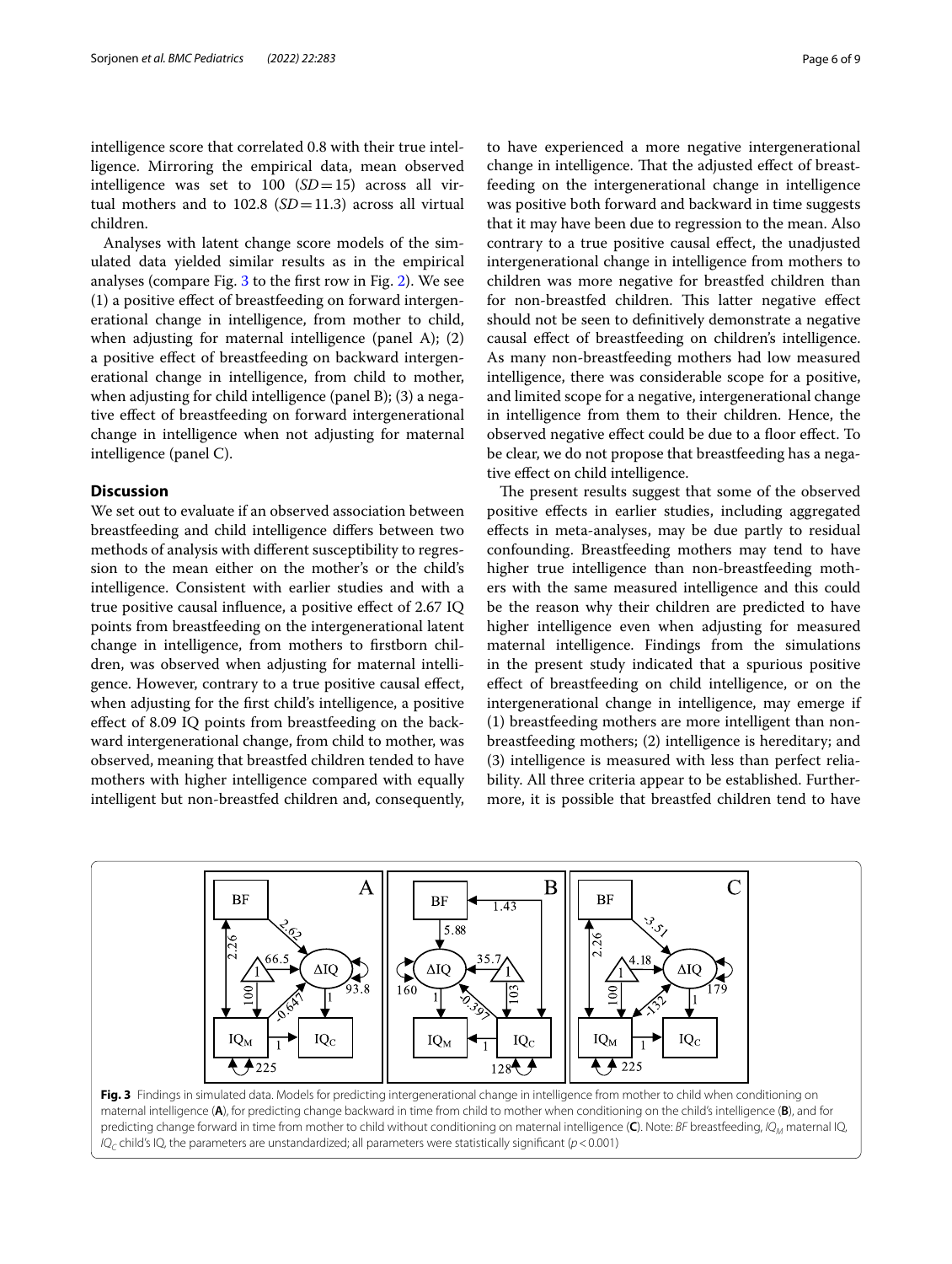more intelligent fathers, even when adjusting for maternal (true) intelligence. Intelligent fathers may be better at providing support – economic, emotional, etc. – that enables breastfeeding. Paternal intelligence is a possible confounder that has received very little attention in the literature.

It should be noted that there is no single proper way to conduct latent change score models, nor other statistical analyses, that results in infallible conclusions regarding causal effects. Difficulties to infer causality are inherent when analyzing observational data. As we did in the present study, researchers are recommended to analyze observational data with alternative models, e.g. to predict change both forward and backward in time. If interpretation of results from the models do not converge, fndings may be spurious rather than indicating true causal efects. Stronger conclusions would be possible from observational data including repeated measurements of mothers' and children's IQ. Repeated measures would serve to increase the reliability of measurements of mothers' IQ and to model a trajectory of children's IQ, e.g. using growth curve analysis. Ideally, repeated measures of fathers' IQ would also be adjusted for.

A few studies with stronger methodology than the ones mentioned so far have investigated the association between breastfeeding and child intelligence. Evenhouse and Reilly [\[31](#page-8-6)] compared the intelligence of breastfed and non-breastfed siblings, thereby completely adjusting for stable, e.g. genetically determined, maternal characteristics. They found a 1.68 percentile-points advantage for breastfed children compared with their non-breastfed siblings on an abbreviated version of the Peabody Picture Vocabulary Test, measured in adolescence. However, the breastfeeding or not of siblings was, of course, not randomized and it is possible that some child characteristics that may increase the likelihood for breastfeeding (e.g. ability to focus) are also positively associated with later measured intelligence, i.e. they act as confounders in the comparison of siblings. Der et al. [[28](#page-8-3)] found no efect of breastfeeding on more comprehensive measures of child intelligence when comparing siblings in the same NLSY79 cohort as in the present study. Furthermore, Der et al. combined their results with those by Evenhouse and Reilly [[31\]](#page-8-6) and found the combined effect of breastfeeding on child intelligence to be weak and statistically non-signifcant. A cluster-randomized study found a signifcant efect of a breastfeeding promotion intervention on actual breastfeeding and on child verbal intelligence, at age 6.5 years, but not on child full-scale IQ [\[32](#page-8-7)]. However, it has been argued that the limited observed efect could be biased by the facts that (1) the study excluded mothers who had decided beforehand not to breastfeed their child, and (2) the pediatricians who conducted the measurement of intelligence were not blinded to the allocated condition of the child (the diferences were smaller and statistically non-signifcant for blinded auditors who assessed a subgroup of the children) [[6,](#page-7-2) [33\]](#page-8-8). Moreover, at age 16 no signifcant non-adjusted diferences between the promotion and the control group remained, although a slight diference in verbal functioning could be observed if adjusting for various baseline characteristics [\[33](#page-8-8)].

Due to the limited, and possibly biased, fndings in the randomized trial by Kramer et al. [\[32](#page-8-7)], the negative fnding in the comparison of siblings by Der et al. [[28\]](#page-8-3), the risk of residual confounding in observational studies, even when adjusting for maternal intelligence, as well as the present fndings, we think it remains premature to draw frm conclusions about a causal efect of breastfeeding on child intelligence.

The present findings illustrate that with the same scientifc question regarding breastfeeding and intelligence, and in the same dataset, diferent analytical strategies can give strongly divergent results. Studies using a multianalyst approach, i.e. where diferent analysts have tried to answer the same question using the same data, have identifed other such divergences, for example concerning the effect of skin tone on receiving a red card in foot-ball [[34\]](#page-8-9) and the effect of decision making under risk on cerebral blood flow as assessed by functional magnetic resonance imaging (fMRI)  $[35]$  $[35]$ . The present findings thus provide an additional instance of an analytical space that permits a range of conclusions.

## **Limitations**

It is possible that the measurements of maternal and children's intelligence used in the present study are not optimal, in regard to used instruments nor timing. It is also possible that there are several factors, i.e. maternal educational level and socioeconomic situation, home environment, etc., that may confound observed associations. Furthermore, the measurement of breastfeeding could have been a more nuanced measure of duration rather than a dichotomous yes/no-variable. However, it is important to bear in mind that such factors are constant across all three analyzed models (see Fig. [2](#page-4-0)) and cannot, consequently, explain the diametrically diferent estimates they provide. For example, as the data comes from the same mothers and children, maternal level of education cannot explain why the efect of breastfeeding on the intergenerational change in intelligence is positive in the model in panel A in Fig.  $2$  while the same effect is negative in the model in panel C. Hence, we consider ourselves entitled to conclude that estimates of the association between breastfeeding and child intelligence, or the intergenerational change in intelligence, are sensitive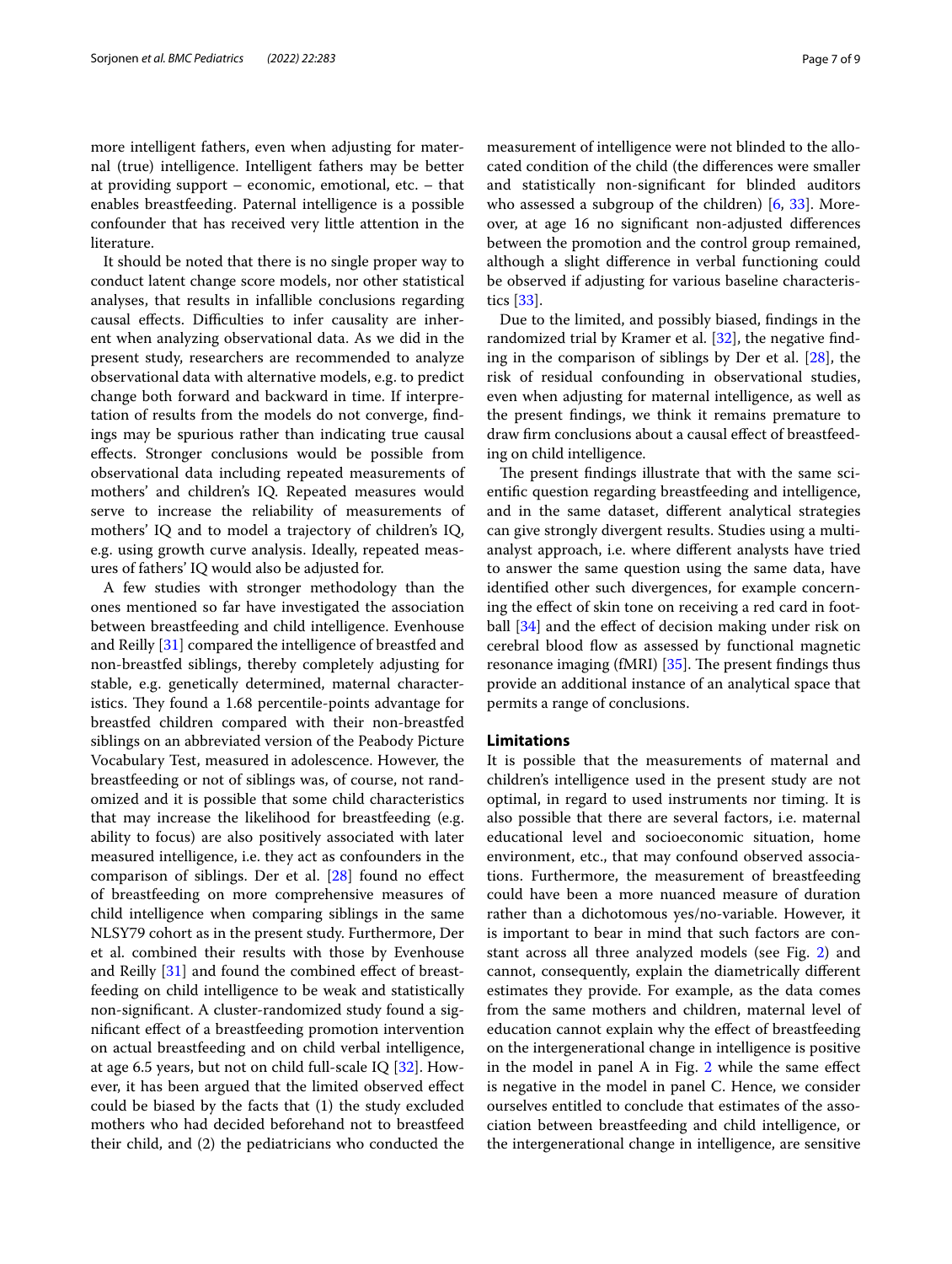to the method of analysis. The full information maximum likelihood estimation assumes that missing observations were missing at random, which is not necessarily the case. The present study was conducted on a Western sample where the mothers were born between 1957 and 1964. Whether fndings generalize to other times and populations is an open question.

## **Conclusions**

We have shown, using the effect of breastfeeding on intelligence as an example, that latent change score models are susceptible to regression to the mean, and that this phenomenon may lead to contradictory results. This fnding calls into question the reliability of earlier studies of breastfeeding and intelligence using observational data. As studies of breastfeeding and intelligence using stronger designs have shown weak and inconsistent results, we conclude that a causal efect of breastfeeding on intelligence is far from established.

#### **Acknowledgements**

Not applicable.

#### **Authors' contributions**

KS, GN, MI, and BM conceived of the study; KS acquired data, carried out the statistical analyses and wrote an initial draft with support from GN; KS, GN, MI, and BM critically revised the manuscript; KS, GN, MI, and BM gave fnal approval for publication and agree to be held accountable for the work performed therein. All authors read and approved the fnal manuscript.

#### **Funding**

Open access funding provided by Karolinska Institute. The authors received no specifc funding for this study.

#### **Availability of data and materials**

The script and data are available at Open Science Framework at [https://osf.io/](https://osf.io/hnf8a/) [hnf8a/](https://osf.io/hnf8a/).

## **Declarations**

### **Ethics approval and consent to participate**

In the present study, we have used the openly accessible 1979 National Longitudinal Survey of Youth (NLSY79) dataset. No administrative permissions were required to access the raw data used in the present study. According to the homepage of the National Longitudinal Surveys (NLS, see link below), "The NLS program has established set procedures for ensuring respondent confdentiality and obtaining informed consent. These procedures comply with Federal law and the policies and guidelines of the U.S. Office of Management and Budget (OMB) and the U.S. Bureau of Labor Statistics . The U.S. Office of Management and Budget (OMB) reviews the procedures and questionnaires for each NLSY round". [https://www.nlsinfo.org/content/cohorts/nlsy97/intro](https://www.nlsinfo.org/content/cohorts/nlsy97/intro-to-the-sample/confidentiality-informed-consent)[to-the-sample/confdentiality-informed-consent](https://www.nlsinfo.org/content/cohorts/nlsy97/intro-to-the-sample/confidentiality-informed-consent)

#### **Consent for publication**

Not applicable.

#### **Competing interests**

The authors declare that they have no competing interests.

#### **Author details**

<sup>1</sup> Department of Clinical Neuroscience, Karolinska Institutet, 171 77 Stockholm, Sweden. <sup>2</sup> Department of Psychology, Stockholm University, Stockholm, Sweden. <sup>3</sup> QUEST Center, Berlin Institute of Health at Charité – Universitätsmedizin Berlin, Berlin, Germany. <sup>4</sup>Department of Psychology, Linnaeus University, Växjö, Sweden.<sup>5</sup> Institute for Globally Distributed Open Research and Education (IGDORE), Stockholm, Sweden.

Received: 29 December 2021 Accepted: 10 May 2022

#### **References**

- <span id="page-7-0"></span>Anderson JW, Johnstone BM, Remley DT. Breast-feeding and cognitive development: a meta-analysis. Am J Clin Nutr. 1999;70:525–35.
- <span id="page-7-5"></span>2. Horta BL, de Mola CL, Victora CG. Breastfeeding and intelligence: a systematic review and meta-analysis. Acta Paediatr. 2015;104:14–9.
- 3. Hou L, Li X, Yan P, Li Y, Wu Y, Yang Q, et al. Impact of the duration of breastfeeding on the intelligence of children: a systematic review with network meta-analysis. Breastfeed Med. 2021;16:687–96.
- <span id="page-7-1"></span>4. Strøm M, Mortensen EL, Kesmodel US, Halldorsson T, Olsen J, Olsen SF. Is breast feeding associated with offspring IQ at age 5? Findings from prospective cohort: Lifestyle During Pregnancy Study. BMJ Open. 2019;9:e023134.
- <span id="page-7-6"></span>5. Angelsen NK, Vik T, Jacobsen G, Bakketeig LS. Breast feeding and cognitive development at age 1 and 5 years. Arch Dis Child. 2001;85:183–8.
- <span id="page-7-2"></span>Sajjad A, Tharner A, Kiefte-de Jong JC, Jaddoe W, Hofman A, Verhulst FC, et al. Breastfeeding duration and non-verbal IQ in children. J Epidemiol Community Health. 2015;69:775–81.
- <span id="page-7-3"></span>7. Bouchard TJ, Lykken DT, McGue M, Segal NL, Tellegen A. Sources of human psychological diferences: the Minnesota study of twins reared apart. Science. 1990;250:223–8.
- 8. Bouchard TJ, McGue M. Genetic and environmental infuences on human psychological diferences. J Neurobiol. 2003;54:4–45.
- 9. Plomin R, Pedersen NL, Lichtenstein P, McClearn GE, Variability and stability in cognitive abilities are largely genetic later in life. Behav Genet. 1994;24:207–15.
- <span id="page-7-4"></span>10. Plomin R, Deary IJ. Genetics and intelligence diferences: fve special fndings. Mol Psychiatry. 2015;20:98–108.
- <span id="page-7-7"></span>11. Eriksen HLF, Kesmodel US, Underbjerg M, Kilburn TR, Bertrand J, Mortensen EL. Predictors of intelligence at the age of 5: family, pregnancy and birth characteristics, postnatal infuences, and postnatal growth. PLoS One. 2013;8:e79200.
- <span id="page-7-8"></span>12. Köhler C, Hartig J, Schmid C. Deciding between the covariance analytical approach and the change-score approach in two wave panel data. Multivar Behav Res. 2021;56:447–58.
- <span id="page-7-9"></span>13. Galton F. Regression towards mediocrity in hereditary stature. J Anthropol Inst G B Irel. 1886;15:246–63.
- <span id="page-7-10"></span>14. Castro-Schilo L, Grimm KJ. Using residualized change versus diference scores for longitudinal research. J Soc Pers Relat. 2018;35:32–58.
- 15. Eriksson K, Häggström O. Lord's paradox in a continuous setting and a regression artifact in numerical cognition research. PLoS One. 2014;9:e95949.
- 16. Glymour MM, Weuve J, Berkman LF, Kawachi I, Robins JM. When is baseline adjustment useful in analyses of change? An example with education and cognitive change. Am J Epidemiol. 2005;162:267–78.
- <span id="page-7-11"></span>17. Sorjonen K, Melin B, Ingre M. Predicting the effect of a predictor when controlling for baseline. Educ Psychol Measur. 2019;79:688–98.
- <span id="page-7-12"></span>18. Christenfeld NJS, Sloan RP, Carroll D, Greenland S. Risk factors, confounding, and the illusion of statistical control. Psychosom Med. 2004;66(6):868–75.
- 19. D'Onofrio BM, Sjölander A, Lahey BB, Lichtenstein P, Öberg AS. Accounting for confounding in observational studies. Annu Rev Clin Psychol. 2020;16:25–48.
- 20. Fewell Z, Davey Smith G, Sterne JAC. The impact of residual and unmeasured confounding in epidemiologic studies: a simulation study. Am J Epidemiol. 2007;166(6):646–55.
- 21. Sorjonen K, Melin B, Ingre M. Accounting for expected adjusted efect. Front Psychol. 2020;11:542082.
- <span id="page-7-13"></span>22. Westfall J, Yarkoni T. Statistically controlling for confounding constructs is harder than you think. PLoS One. 2016;11(3):e0152719.
- <span id="page-7-14"></span>23. Ghisletta P, McArdle JJ. Latent curve models and latent change score models estimated in R. Struct Equ Modeling. 2012;19:651–82.
- <span id="page-7-15"></span>24. Kievit RA, Brandmaier AM, Ziegler G, van Harmelen A-L, de Mooij SMM, Moutoussis M, et al. Developmental cognitive neuroscience using latent